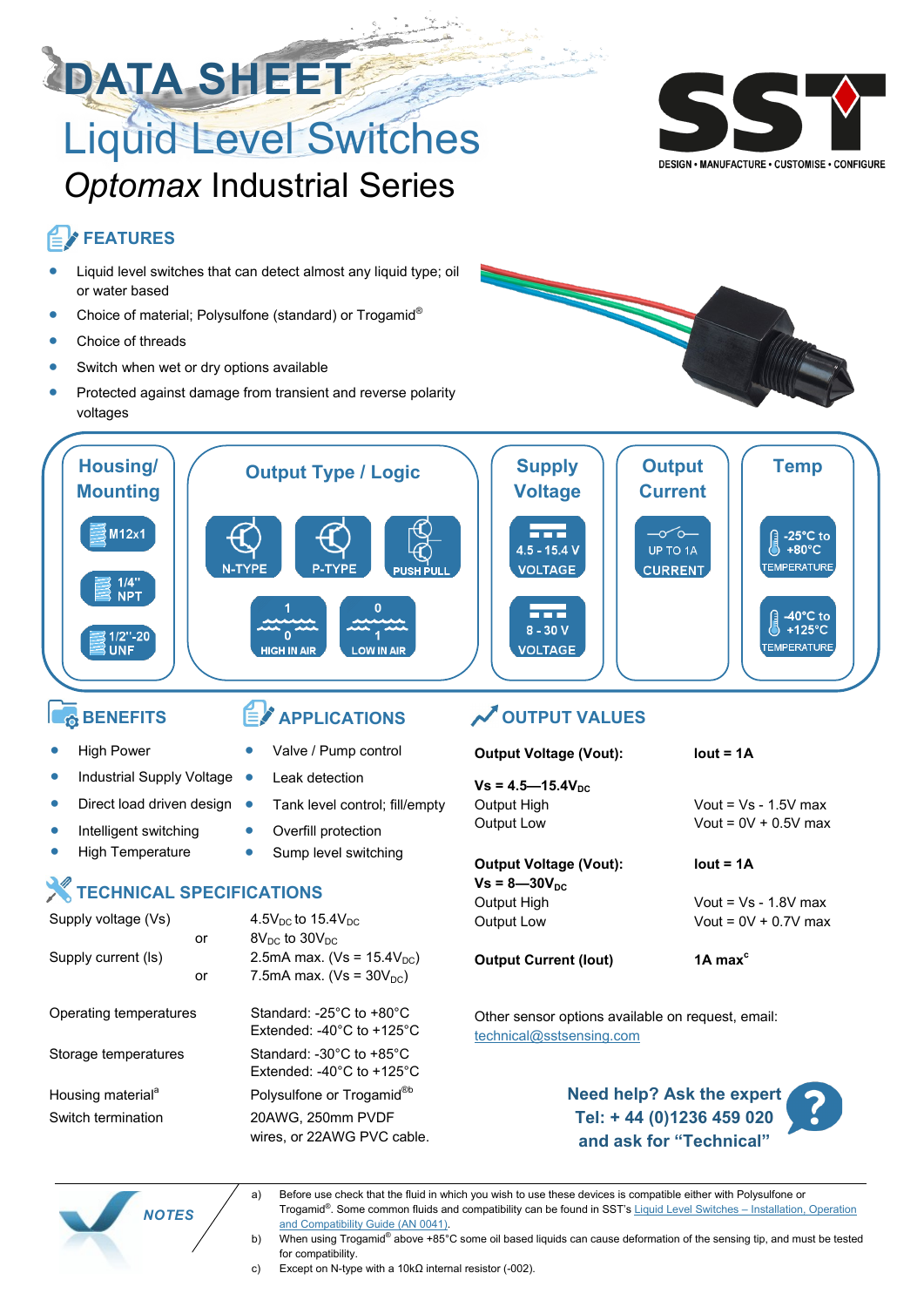# <span id="page-1-0"></span>**OUTLINE DRAWING**

All dimensions shown in mm. Tolerances =  $±1$ mm.

#### **Type 2**





**Type 6**





**Type 7**



 *NOTES*

1/4" NPT THREAD



# **HOUSING SPECIFICATIONS**

Installation drawings and 3D (.step) files available on the product webpage.

|                                    | <b>Housing Type</b>           |                          |                 |  |  |
|------------------------------------|-------------------------------|--------------------------|-----------------|--|--|
|                                    | Type 2                        | Type 6                   | Type 7          |  |  |
| Thread <sup>d</sup>                | M12x1x 8q                     | 1/2"-20 UNF <sup>e</sup> | $1/4$ " NPT $f$ |  |  |
| Pressure <sup>9</sup>              | 20bar / 290 psi maximum       |                          |                 |  |  |
| <b>Tightening</b><br><b>Torque</b> | 1.5 Nm / 13.26 in-lbs maximum |                          |                 |  |  |

# **ELECTRICAL INTERFACE**



d) Recommended nuts and sealing accessories outlined within the [Accessory Table](#page-3-0)

- e) Suitable for SAE-5 straight threaded port. Refer to SAE Standard J1926-1 (ISO 11926-1) for more information. f) NPT version can be sealed with PTFE tape.
- g) SST supplied M12 seal washer only suitable for low pressure environments (<7 bar). For higher pressure applications O-rings, PTFE tape or other sealing compounds are recommended. Customers should test in their application as required.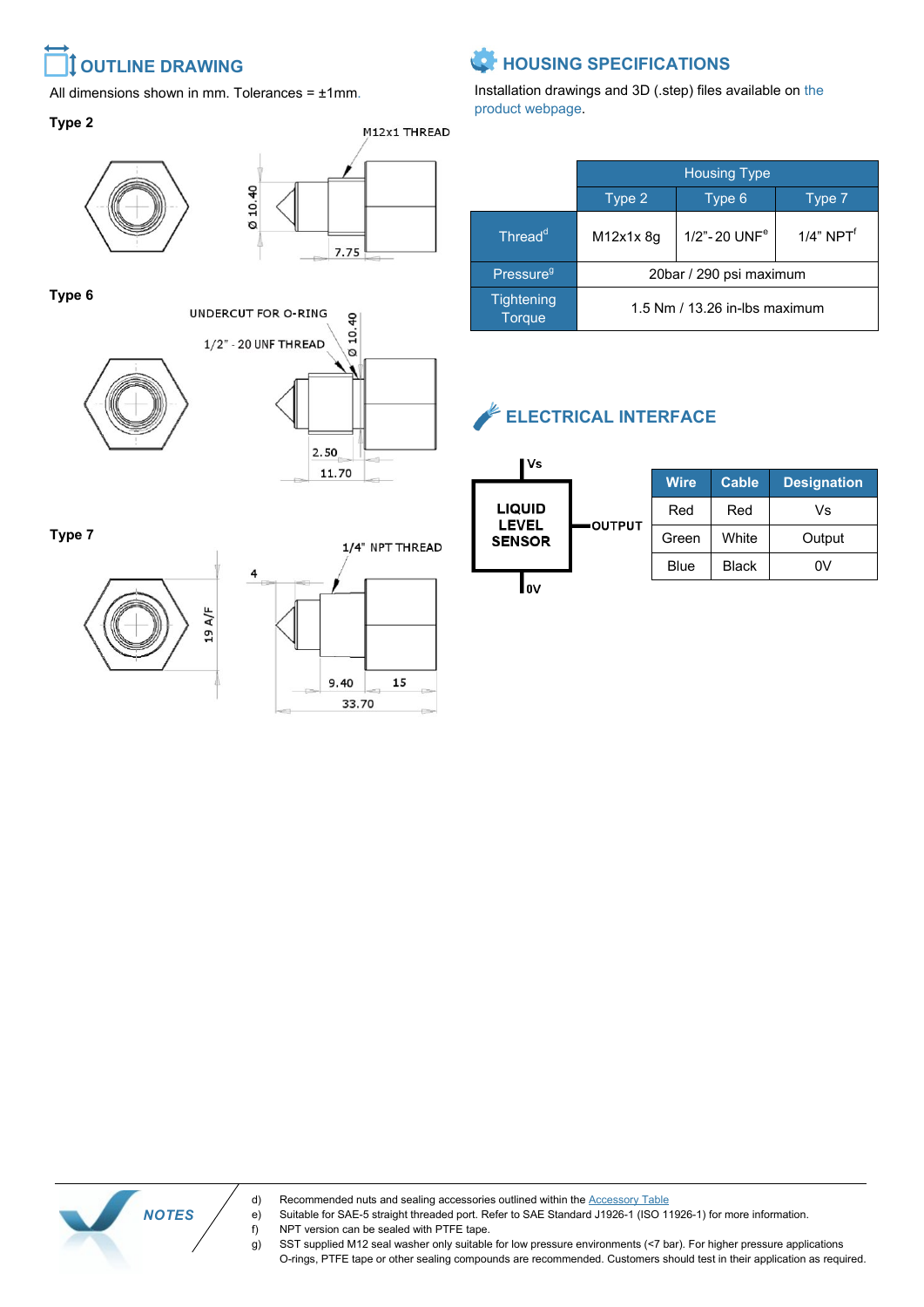

In order to suit any application, these sensors have been designed with various output circuit configurations. They are identified by the 3-digit code at the end of the part number as shown in Order Information.



N-Type with Internal 10kΩ Pull-Up Resistor High in Air  $+Vs$ 



N-Type High in Air  $+Vs$  $\mathbf C$ Liquid Level<br>Sensor External Load -003  $O/F$  $\epsilon$ 







**CAUTION**: Take care when connecting loads.

The minimum load impedance should not be less than Vs/max output current.

**Note:** Shorting the output to Vs or 0V will result in irreparable damage to the sensor.

**Note**: Colours shown are for 3-wire version. See electrical interface table on [page 2](#page-1-0) for equivalent cable colours.

#### N-Type with Flyback Protection Diode



N-Type with Internal 10kΩ Pull-Up Resistor